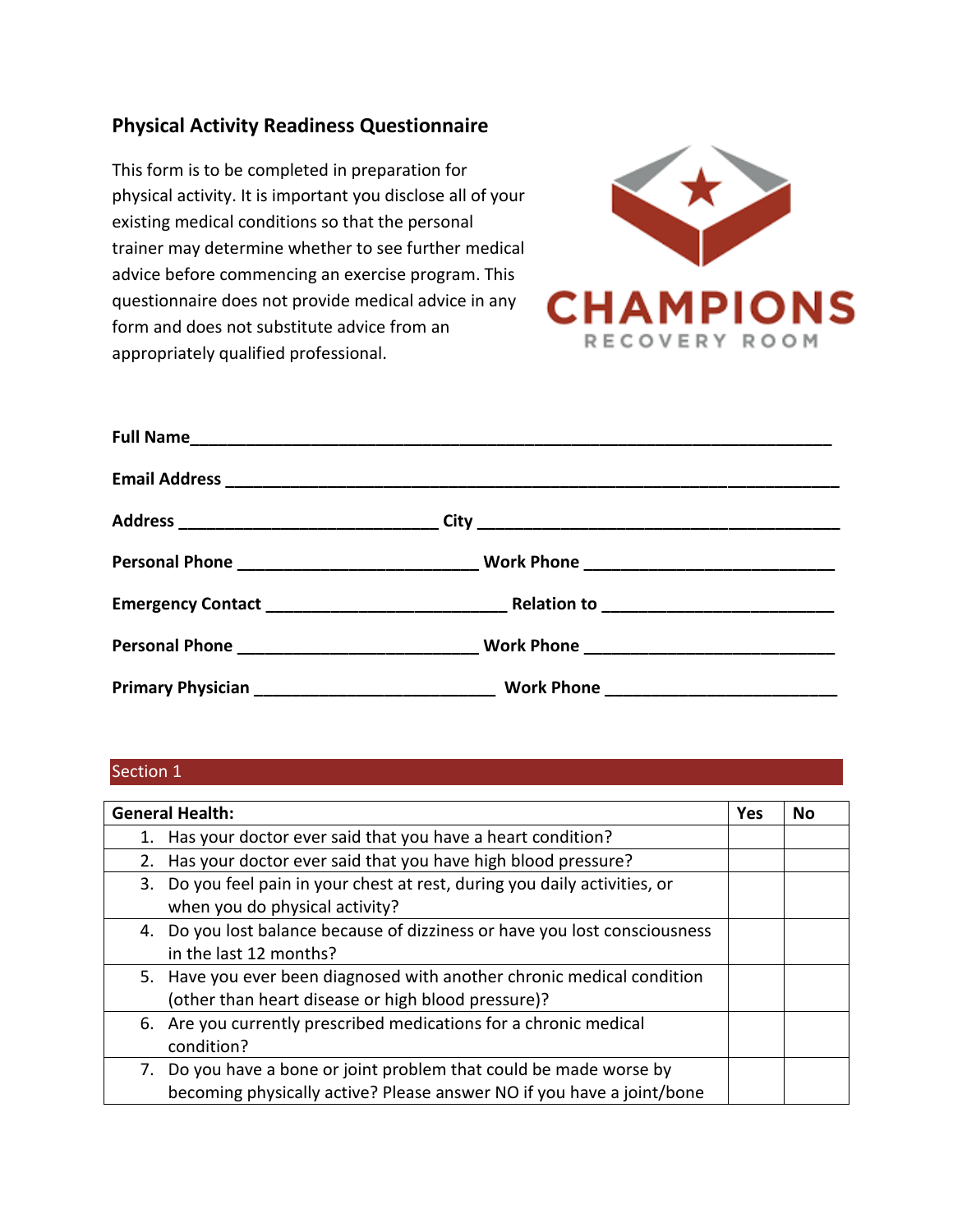| problem in the past that no longer limits your physical activity abilities. |  |
|-----------------------------------------------------------------------------|--|
| 8. Has your doctor ever said that you should only do medically supervised   |  |
| physical activity?                                                          |  |

**If you answered NO to all the questions above, you are cleared for physical activity. Please skip section 2, and move to section 3 of the form.** 

**If you answered YES to one or more questions, PLEASE CONTINUE TO SECTION 2.** 

## Section 2

| <b>Chronic Medical Conditions:</b>                                                                                                                           |  | No |
|--------------------------------------------------------------------------------------------------------------------------------------------------------------|--|----|
| Do you have arthritis, osteoporosis, or back problem?                                                                                                        |  |    |
| Do you have cancer of any kind?<br>2.                                                                                                                        |  |    |
| 3. Do you have heart disease or cardiovascular disease? (Coronary artery<br>disease, high blood pressure, heart failure, diagnosed abnormal heart<br>rhythm) |  |    |
| Do you have any metabolic conditions? (Pre-diabetes, type I or type II)<br>4.                                                                                |  |    |
| 5. Do you have any mental health difficulties (Alzheimers, dementia,<br>depression, anxiety disorder, eating disorder, or other)                             |  |    |
| Do you have respiratory disease?<br>6.                                                                                                                       |  |    |
| 7. Do you have Hepatics B, Hepatitis C, HIV/Aids or any other blood related<br>health conditions?                                                            |  |    |
| Have you had a stroke?<br>8.                                                                                                                                 |  |    |
| Do you have any other medical conditions not listed above?<br>9.                                                                                             |  |    |

\_\_\_\_\_\_\_\_\_\_\_\_\_\_\_\_\_\_\_\_\_\_\_\_\_\_\_\_\_\_\_\_\_\_\_\_\_\_\_\_\_\_\_\_\_\_\_\_\_\_\_\_\_\_\_\_\_\_\_\_\_\_\_\_\_\_\_\_\_\_\_\_\_\_\_\_\_\_

\_\_\_\_\_\_\_\_\_\_\_\_\_\_\_\_\_\_\_\_\_\_\_\_\_\_\_\_\_\_\_\_\_\_\_\_\_\_\_\_\_\_\_\_\_\_\_\_\_\_\_\_\_\_\_\_\_\_\_\_\_\_\_\_\_\_\_\_\_\_\_\_\_\_\_\_\_\_

\_\_\_\_\_\_\_\_\_\_\_\_\_\_\_\_\_\_\_\_\_\_\_\_\_\_\_\_\_\_\_\_\_\_\_\_\_\_\_\_\_\_\_\_\_\_\_\_\_\_\_\_\_\_\_\_\_\_\_\_\_\_\_\_\_\_\_\_\_\_\_\_\_\_\_\_\_\_

\_\_\_\_\_\_\_\_\_\_\_\_\_\_\_\_\_\_\_\_\_\_\_\_\_\_\_\_\_\_\_\_\_\_\_\_\_\_\_\_\_\_\_\_\_\_\_\_\_\_\_\_\_\_\_\_\_\_\_\_\_\_\_\_\_\_\_\_\_\_\_\_\_\_\_\_\_\_

\_\_\_\_\_\_\_\_\_\_\_\_\_\_\_\_\_\_\_\_\_\_\_\_\_\_\_\_\_\_\_\_\_\_\_\_\_\_\_\_\_\_\_\_\_\_\_\_\_\_\_\_\_\_\_\_\_\_\_\_\_\_\_\_\_\_\_\_\_\_\_\_\_\_\_\_\_\_

\_\_\_\_\_\_\_\_\_\_\_\_\_\_\_\_\_\_\_\_\_\_\_\_\_\_\_\_\_\_\_\_\_\_\_\_\_\_\_\_\_\_\_\_\_\_\_\_\_\_\_\_\_\_\_\_\_\_\_\_\_\_\_\_\_\_\_\_\_\_\_\_\_\_\_\_\_\_

\_\_\_\_\_\_\_\_\_\_\_\_\_\_\_\_\_\_\_\_\_\_\_\_\_\_\_\_\_\_\_\_\_\_\_\_\_\_\_\_\_\_\_\_\_\_\_\_\_\_\_\_\_\_\_\_\_\_\_\_\_\_\_\_\_\_\_\_\_\_\_\_\_\_\_\_\_\_

\_\_\_\_\_\_\_\_\_\_\_\_\_\_\_\_\_\_\_\_\_\_\_\_\_\_\_\_\_\_\_\_\_\_\_\_\_\_\_\_\_\_\_\_\_\_\_\_\_\_\_\_\_\_\_\_\_\_\_\_\_\_\_\_\_\_\_\_\_\_\_\_\_\_\_\_\_\_

## **If yes to question 8 please explain below**